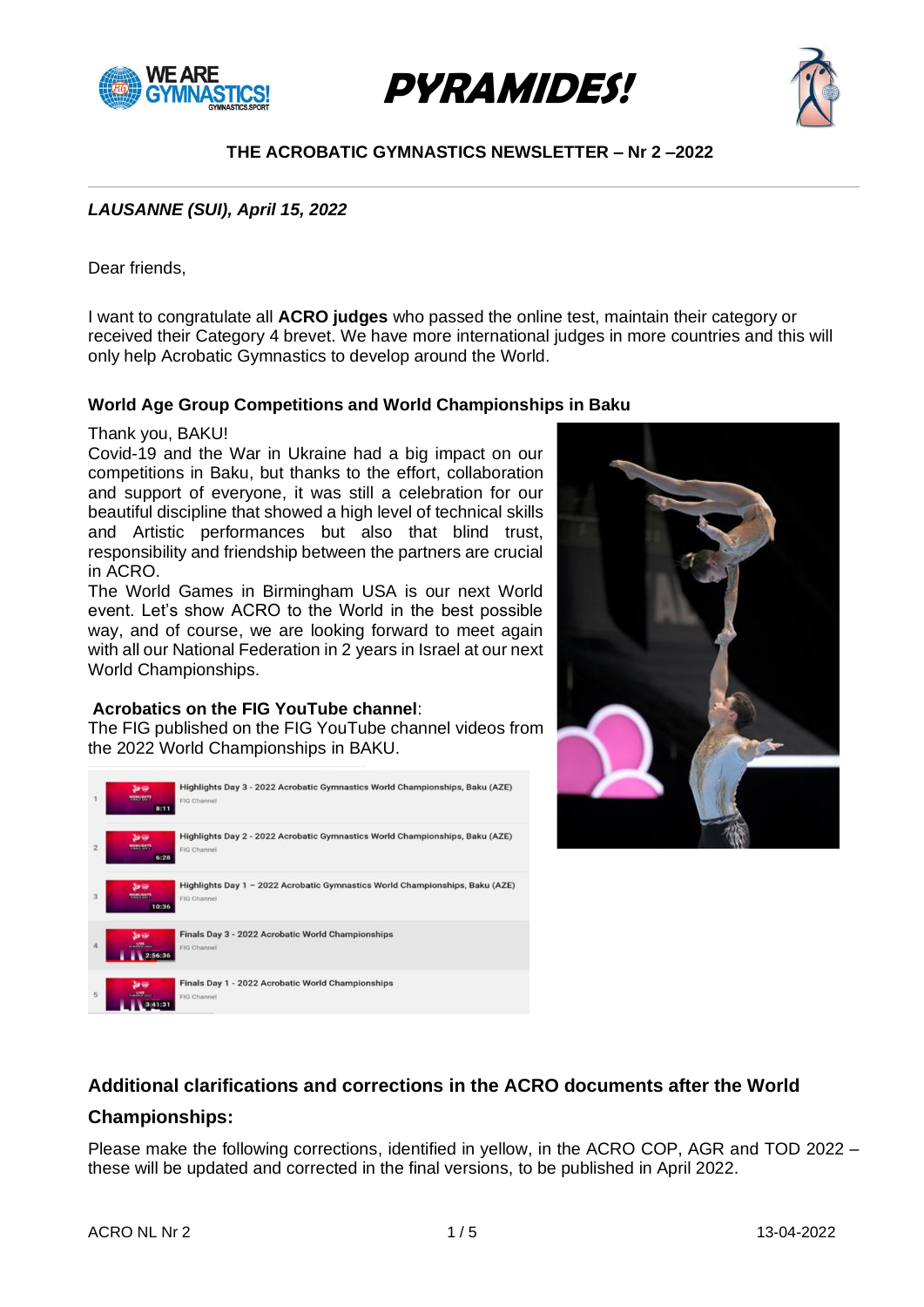





# **1. AGR:**

Page 41 Optional elements MEN'S GROUP Missing base positions AG MGB 2, 3 and 5 added



# **2. COP:**

#### **Clarification:**

To receive difficulty for 2 different Top positions of the same box it is **not allowed** to perform those two static holds from the same category (BOX page 15 General Rules) one after another **without**  anything (e.g. motion of the base) in between.

Example Mount to Mexican 3" and then deep Mexican 3 ".



#### **Clarification:**

**20.18** (4th bullet point) - The top/base is not allowed to use an additional/different point of support in the static hold **during** a transition for the Top's Start position to be credited with difficulty.

*In this case, when an additional/different point of support is used by the top/base during the transition, the top is considered to be in a position of no value, therefore the difficulty value of the top is zero (0), but the transition value for the base is given. The static hold before the transition and the static hold after the transition may be on different points of support.*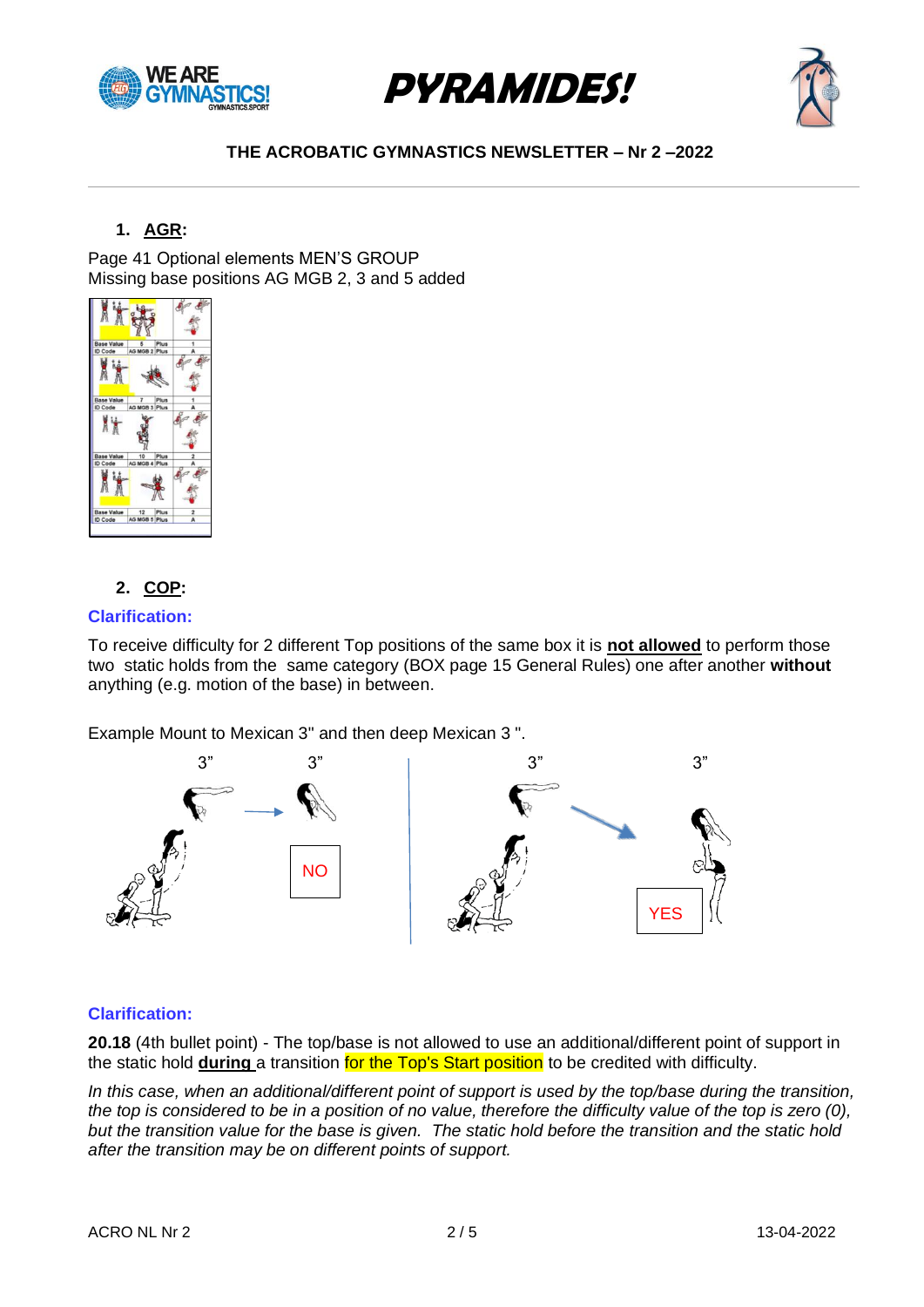





**3. TOD**

Page 31 A and B the Top position is reversed in the pictures.



### **Clarification**:

All mounts must be perform as indicated in the TOD.



| p.28/A           |                    | p.32/C           |                 | p.36/B |
|------------------|--------------------|------------------|-----------------|--------|
| p.28/D<br>p.28/D |                    | p.32/D           |                 | p.38/A |
| p.28/F           |                    | p.32/E<br>p.32/E |                 | p.38/B |
| p.29/B           |                    | p.32/F           |                 | p.39/A |
| p.29/F           |                    | p.33/A           | Or $\mathbb{R}$ | p.40/A |
| p.30/A           |                    | p.33/B           |                 | p.40/E |
| p.30/C           |                    | p.33/C           |                 | P.40/G |
| p.31/A           | $\frac{5}{4}$ Back | p.33/D           |                 |        |
| p.31/E           |                    | p.34/B           |                 |        |

| p.32/C           | $\frac{3}{4}$    | p.36/B |
|------------------|------------------|--------|
| p.32/D           |                  | p.38/A |
| p.32/E<br>p.32/E |                  | p.38/B |
| p.32/F           |                  | p.39/A |
| p.33/A           | Or $\frac{8}{3}$ | p.40/A |
| p.33/B           | S                | p.40/E |
| p.33/C           |                  | P.40/G |
| p.33/D           |                  |        |
| p.34/B           |                  |        |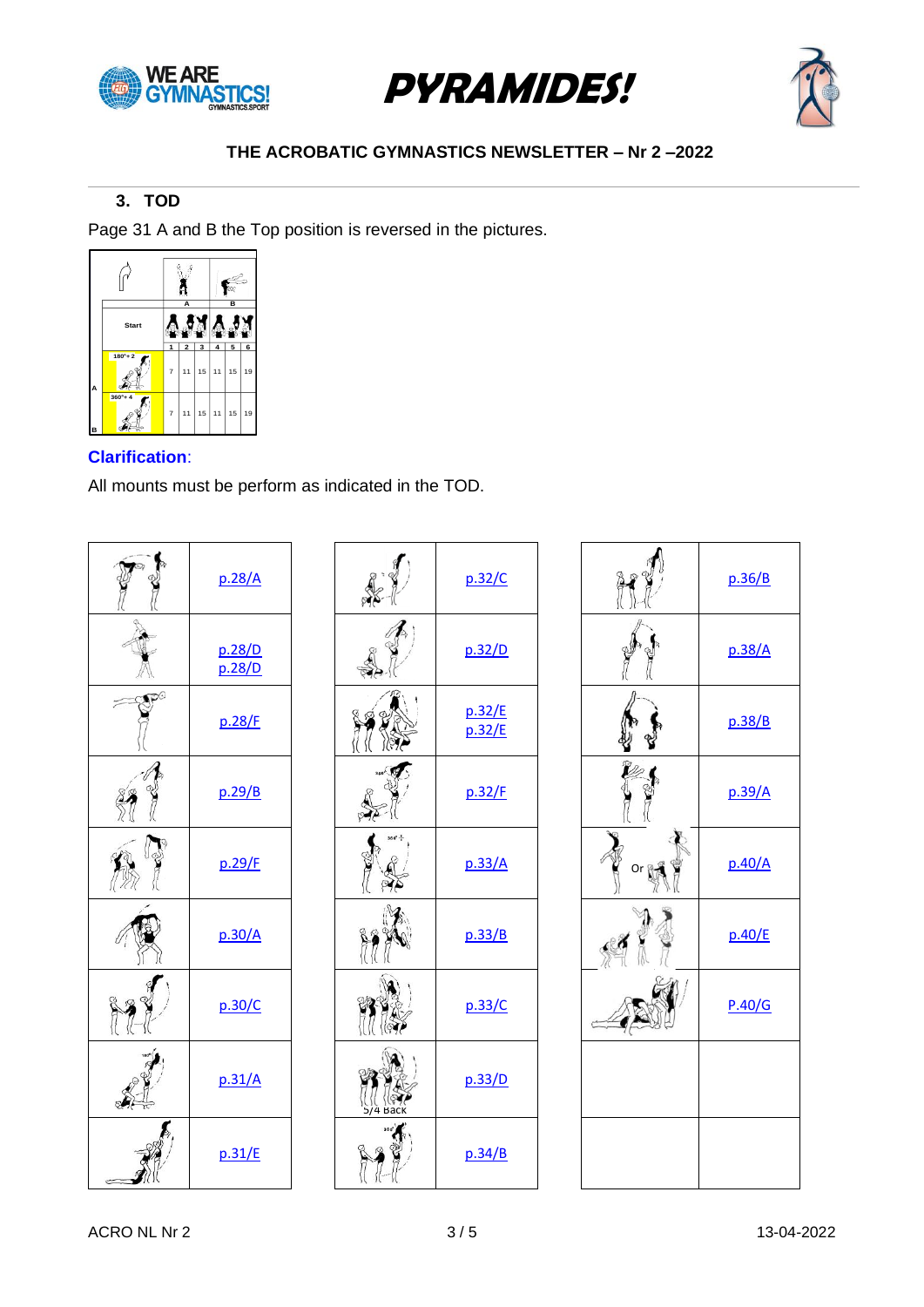





Page 39: A-D 35: DV NOT 39 but 29 (this was a Typo)



Page 66 (WG Balance): the line between F2 and F3 should be removed and become one Box.



Page 79: WG Dynamic): add V 25 in the twisting table box 9F

|                |       | A              | B              | C   | D              | E   | F    | G    | н    |
|----------------|-------|----------------|----------------|-----|----------------|-----|------|------|------|
|                | Twist | 180            | 360            | 540 | 720            | 900 | 1080 | 1260 | 1440 |
| 1              | 0/4   | 1              | $\overline{2}$ | 3   | $\overline{4}$ | 5   | 6    | 7    |      |
| $\overline{2}$ | 1/4   | 1              | $\overline{2}$ | 3   | $\overline{4}$ | 5   | 6    | 7    |      |
| 3              | 2/4   | 1              | $\overline{2}$ | 3   | $\overline{4}$ | 5   | 6    | 7    |      |
| 4              | 3/4   | $\overline{2}$ | 6              | 10  | 14             | 18  |      |      |      |
| 5              | 4/4   | $\overline{2}$ | 8              | 10  | 12             | 14  | 16   |      |      |
| 6              | 5/4   | $\overline{2}$ | 4              | 6   | 8              | 10  |      |      |      |
| 7              | 6/4   | $\overline{2}$ | $\overline{4}$ | 6   | 8              | 10  |      |      |      |
| 8              | 7/4   | 3              | 7              | 11  | 15             | 19  |      |      |      |
| 9              | 8/4   | 3              | 9              | 13  | 17             | 21  | 25   |      |      |
| 10             | 9/4   | $\overline{4}$ | 8              | 12  | 16             | 20  |      |      |      |
| 11             | 10/4  | $\overline{4}$ | 8              | 12  | 16             | 20  |      |      |      |
| 12             | 11/4  | 6              | 10             | 14  | 18             |     |      |      |      |
| 13             | 12/4  | 6              | 14             | 18  | 22             |     |      |      |      |

#### Page 93 (MG): - pictures in box  $2 - 4 - 6 - 8$  are adjusted